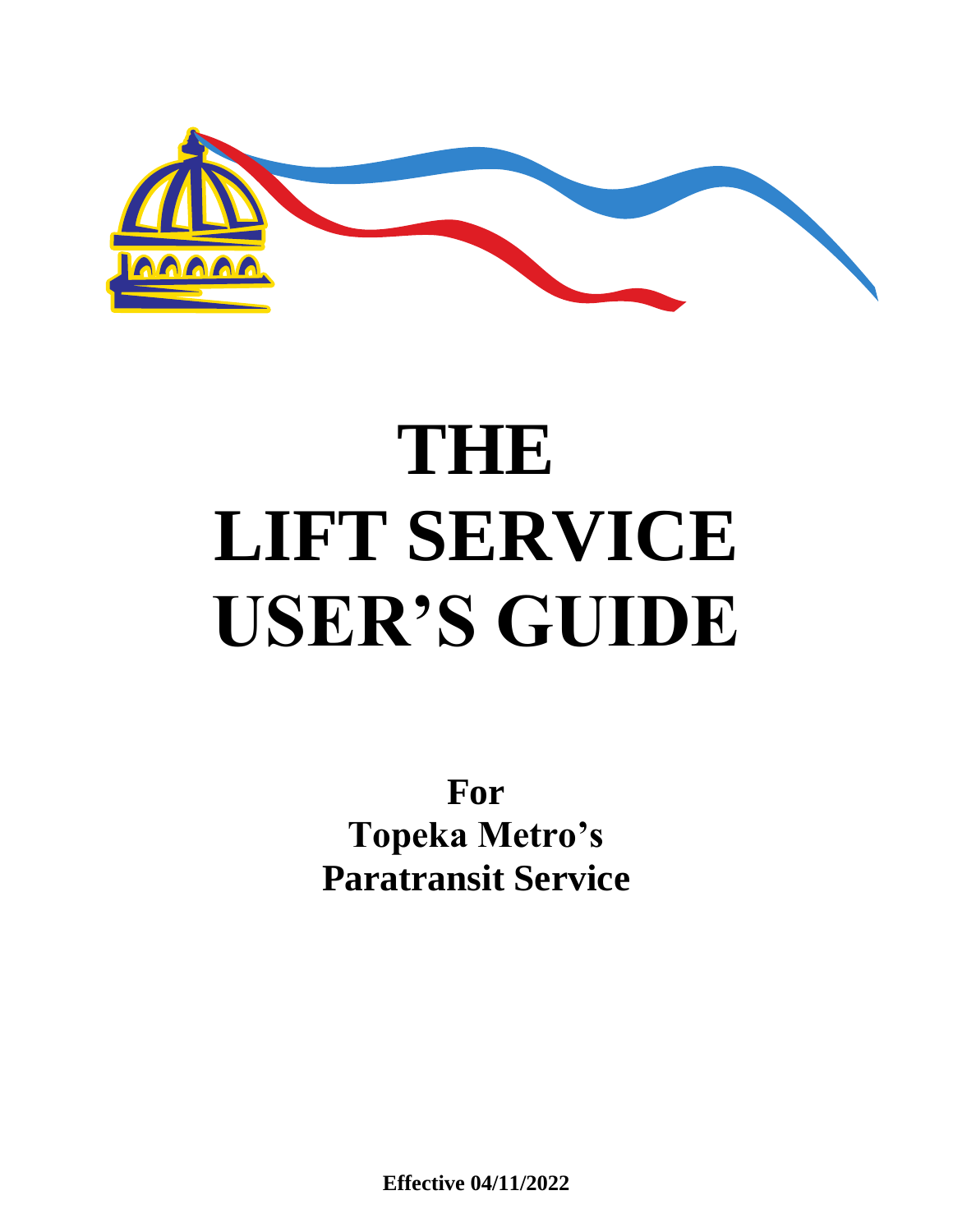## **THE LIFT SERVICE**

**The Paratransit Service Of Topeka Metro**



**820 SE Quincy Street**

**Topeka, Kansas 66612-1114**

**785-783-7000** 

**www.topekametro.org**

**This guide is available in an accessible format upon request.**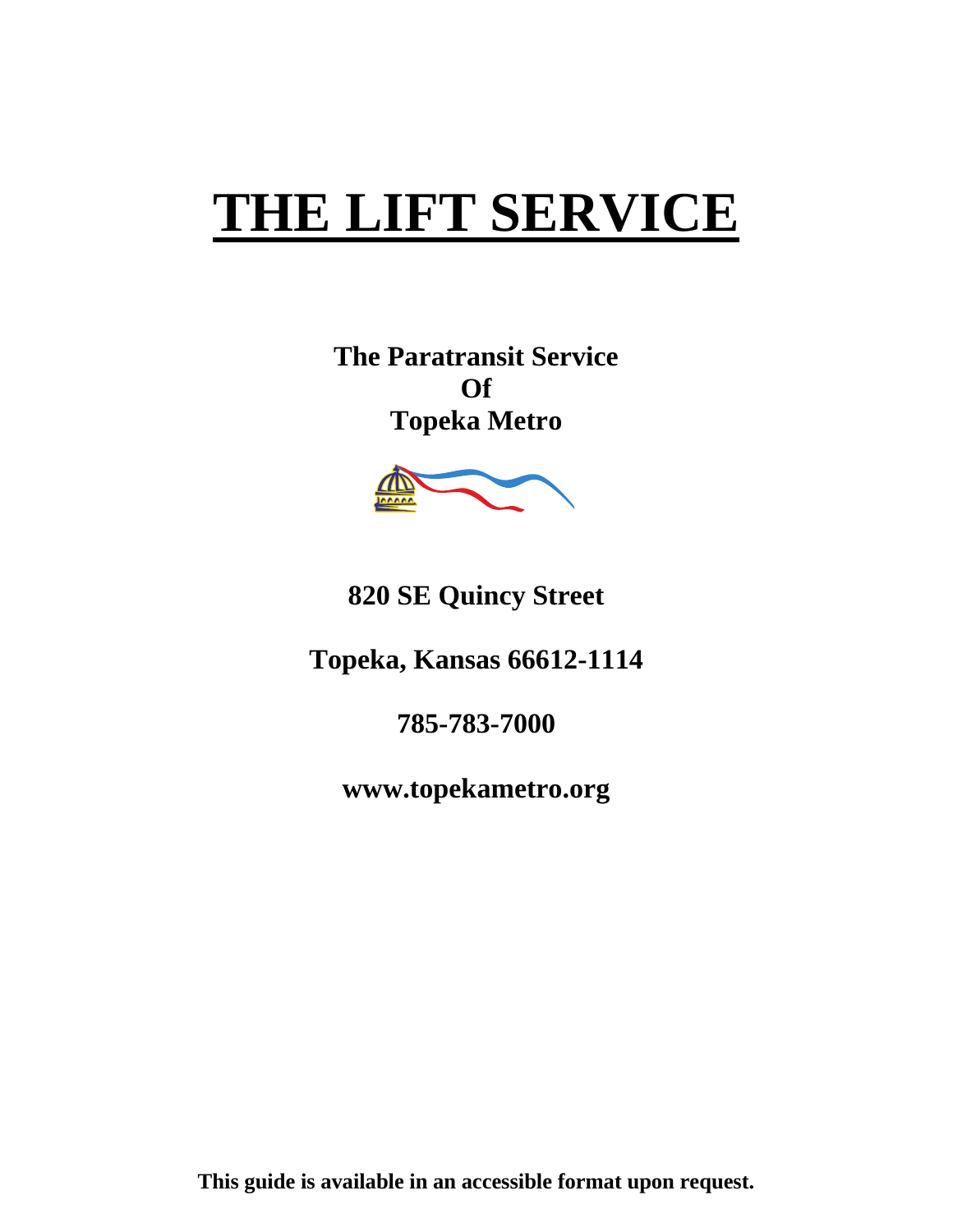## **Lift Service User's Guide Index**

|                                        | Page                        |
|----------------------------------------|-----------------------------|
|                                        | $\mathcal{D}_{\mathcal{L}}$ |
|                                        | 3                           |
|                                        |                             |
| <b>Lift Service Information</b>        |                             |
|                                        |                             |
|                                        |                             |
|                                        | $\overline{4}$              |
|                                        | 5                           |
|                                        | 5                           |
|                                        | 6                           |
|                                        | 6                           |
|                                        | 7                           |
|                                        | 7                           |
|                                        | 7                           |
| <b>Cancellation and No-Show Policy</b> |                             |
|                                        | 8                           |
|                                        | 8                           |
|                                        | $8-9$                       |
|                                        | 9                           |
|                                        | 9                           |
| <b>Passenger Accommodations</b>        |                             |
|                                        | 10                          |
|                                        | 11                          |
|                                        | 11                          |
|                                        |                             |
|                                        |                             |
|                                        |                             |
|                                        |                             |
|                                        |                             |
|                                        |                             |
|                                        |                             |
|                                        |                             |
|                                        |                             |
|                                        |                             |
|                                        |                             |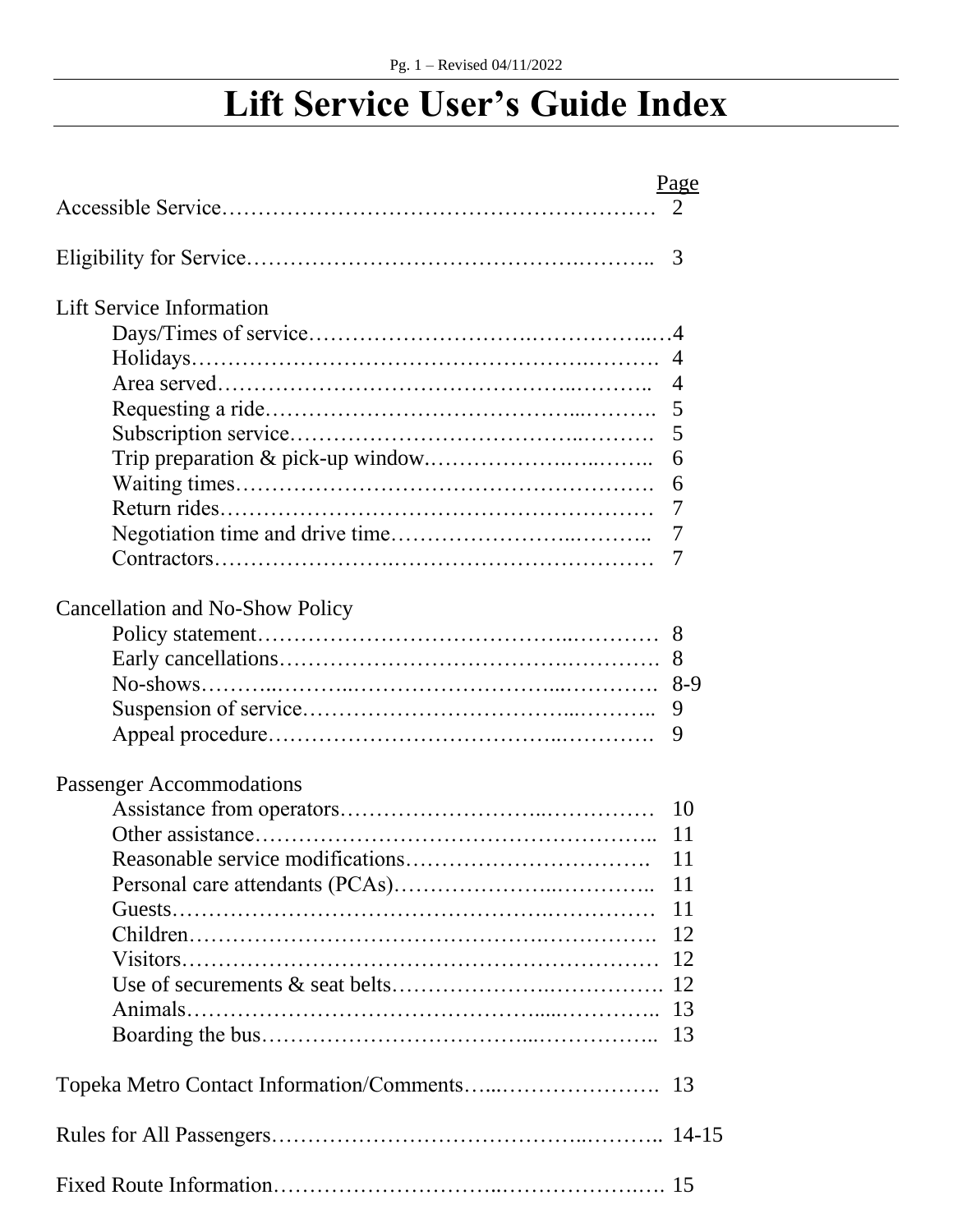## **Accessible Service**

The Board of Directors of the Topeka Metropolitan Transit Authority (Topeka Metro) has resolved that the *mission* of the Authority is to provide safe, reliable, courteous and efficient public transportation service to all residents of the Greater Topeka community.

The *vision* of the Authority is to be known as a transportation solution provider and to explore and implement transportation opportunities that enhance the social, economic and environmental well-being of the Greater Topeka community.

The *values* of the Authority are to operate in an ethical manner within the framework of all regulatory and budgetary constraints while always maintaining a focus on our customers.

Topeka Metro's Lift system was established in 1976 as one of the first paratransit services in the United States. The Lift is an origin to destination accessible bus service for those persons with disabilities in Topeka who are functionally unable to use the wheelchair accessible fixed route bus system.

Topeka Metro is committed to providing the best service possible for the community and is also committed to the proposition that all persons should be afforded equal public transit opportunities.

The following information will help Lift passengers and Topeka Metro staff work together to provide the best possible service to the largest number of persons seeking transportation. As Topeka Metro strives to meet the needs of all riders, the cooperation and understanding of passengers is appreciated.

For the safety of passengers and employees, all Topeka Metro facilities and buses are monitored using audio and video technology.

Many service materials available in standard print are also available upon request in accessible formats and in Spanish. To obtain materials in accessible formats or in Spanish, contact Topeka Metro Customer Service by calling 785-783-7000, visiting Quincy Street Station at 820 SE Quincy Street, or by e-mailing [info@topekametro.org.](mailto:info@topekametro.org) Service materials may also be available on Topeka Metro's website at [www.topekametro.org.](http://www.topekametro.org/)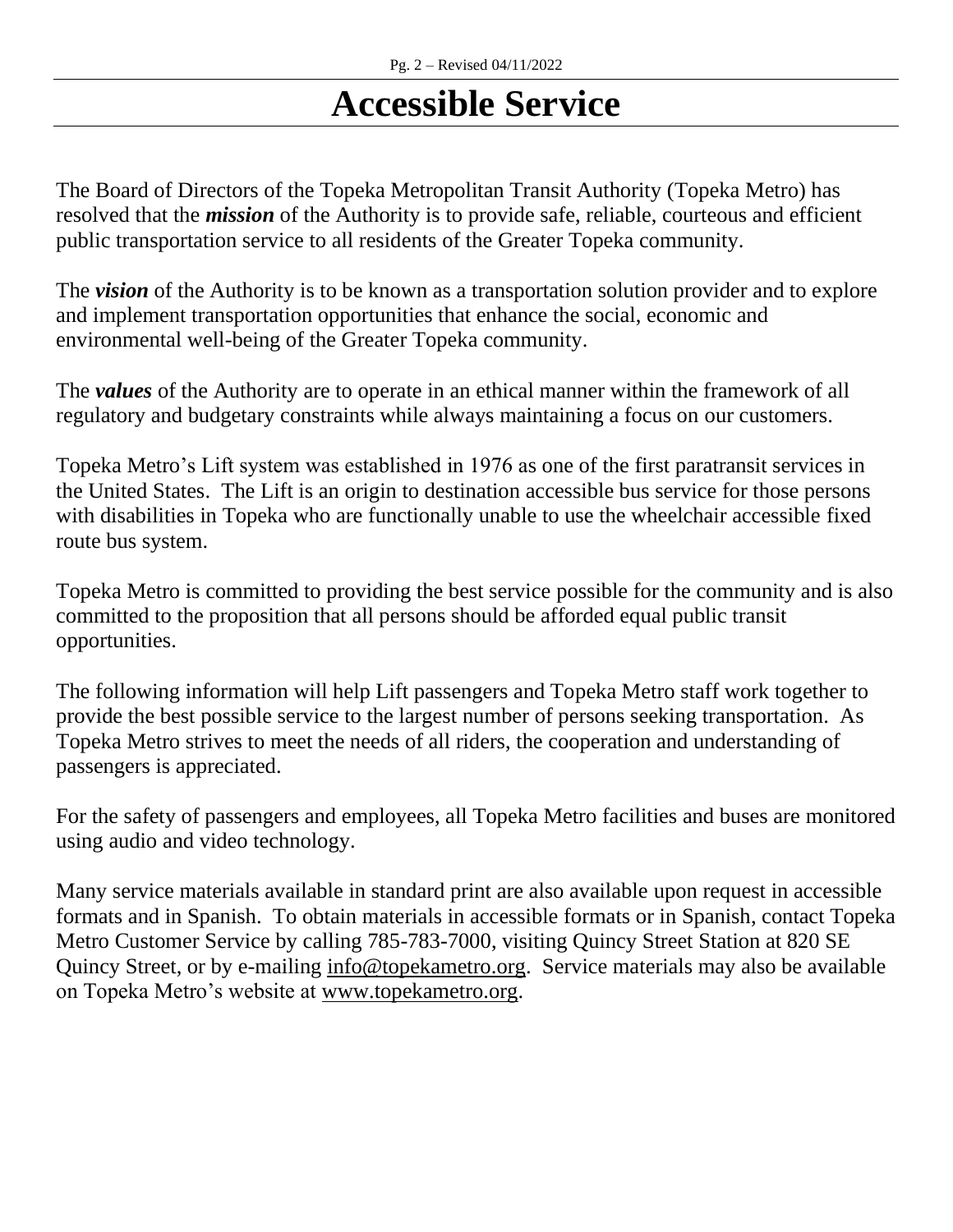## **Eligibility for Service**

The Americans with Disabilities Act (ADA) establishes accessibility regulations for public transit services. To use Lift services, a person must be certified as eligible according to ADA criteria, which is based on a person's *functional inability* to use the wheelchair accessible fixed route bus system.

Persons wanting to become certified to use the Lift must complete an application form and return it to Topeka Metro. Applications are available by calling 785-783-7000, by visiting the Quincy Street Station at 820 SE Quincy Street, by downloading the application from the website at [www.topekametro.org,](http://www.topekametro.org/) or by writing the Lift Service at 820 SE Quincy Street, Topeka, KS 66612-1114.

The application form must be completed in English in a standard written or typed format; however, the application instructions are available in Spanish and in an accessible format upon request. Assistance in completing the application will be provided upon request.

The application is reviewed for determination of eligibility once it is received. Applicants are to provide as much information as possible to describe their disability and how it affects their ability to ride a fixed route bus. All information received remains confidential. Eligibility is based on a person's *functional inability* to use the wheelchair accessible fixed route system. Applicant information may be verified, with the applicant's authorization, when required. In some instances, an applicant may be asked to have a functional assessment by Topeka Metro or an independent agency to determine his or her functional ability to ride a fixed route bus.

Once eligibility is determined, the applicant will receive a written response. If deemed eligible, they will be issued an I.D. certificate and provided a copy of the Lift User's Guide, which contains the policies and procedures for the service. Passengers are responsible for reading and adhering to all policies and procedures. Re-certification for services will be required, and is the responsibility of each passenger, prior to expiration of their current eligibility period. Persons with Topeka Metro Lift eligibility will be able to use paratransit services in other U.S. cities, in accordance with the availability of accessible transportation in that city.

In some instances, applicants are granted conditional/intermittent eligibility and will have their use of the Lift service determined on a trip-by-trip basis. Conditional/intermittent eligibility may be deemed necessary if a person's functional ability is affected by situations such as certain weather conditions, unfamiliar or inaccessible travel paths, or a disability with varying degrees of incapacity. Applicants may also be granted temporary eligibility.

Persons deemed not eligible or who receive conditional/intermittent or temporary eligibility will receive instructions on how to request an appeal. An appeal must be made within 60 days of notice and a determination will be made within 30 days of Topeka Metro receiving the appeal. Appeals can be made verbally or in writing. An in-person appeal meeting can be arranged.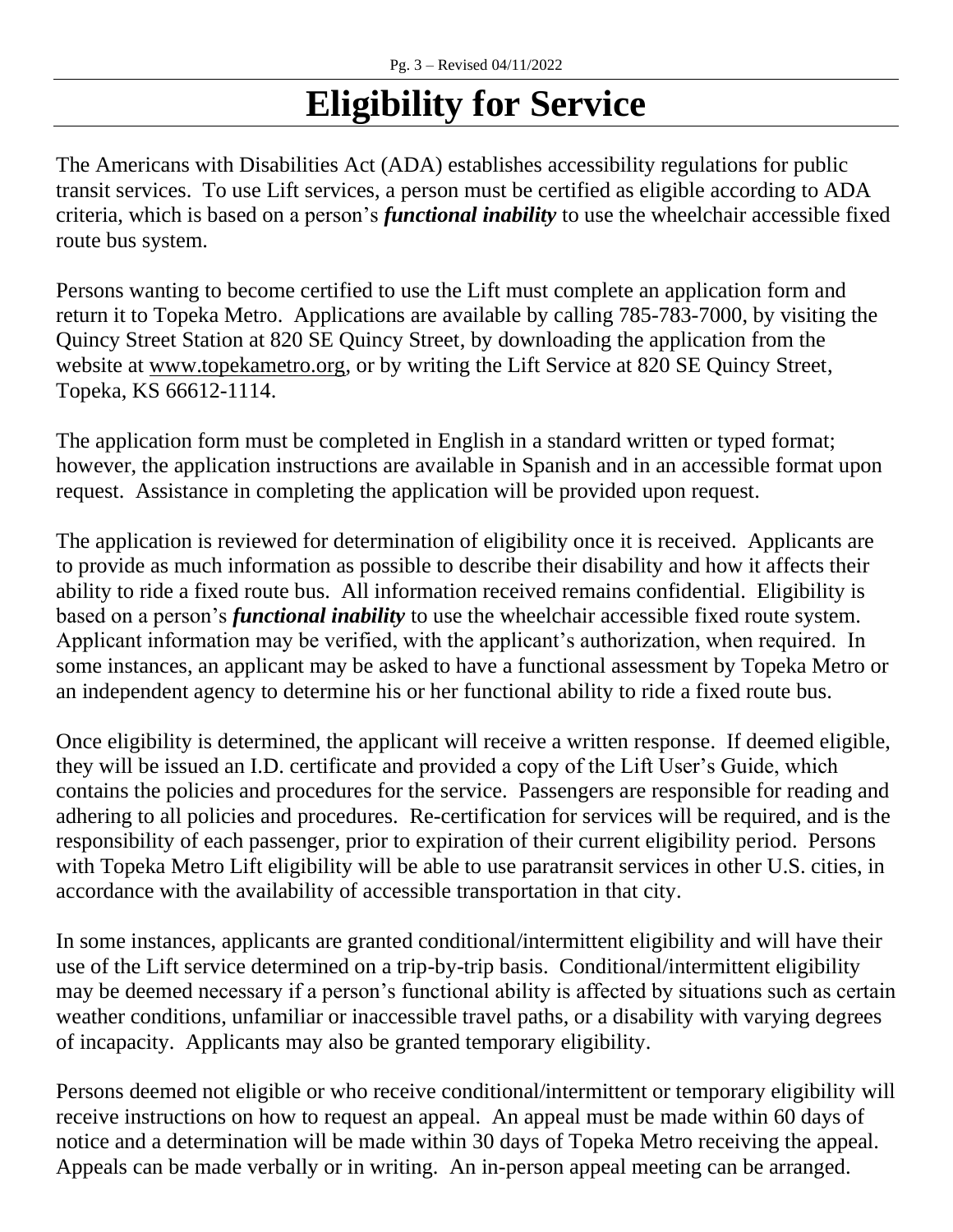## **Lift Service Information**

#### **Days/Times of service**

The Lift service operates the same days and hours as the fixed route service, as generally described below. The Lift does not operate on Sundays or major holidays.

| Lift Service hours:             | Monday through Friday:<br>5:35 a.m. to 6:40 p.m. <i>(final pick-up at 6:20 p.m.)</i> |
|---------------------------------|--------------------------------------------------------------------------------------|
|                                 | Saturday:<br>8:15 a.m. to 6:40 p.m. <i>(final pick-up at 6:20 p.m.)</i>              |
| <i>Ride reservations taken:</i> | Monday through Sunday<br>8:00 a.m. to 5:00 p.m. $*$                                  |

*\* Voice mail is available on Sundays from 8:00 a.m. to 5:00 p.m. in order to arrange a ride.*

#### **Holidays**

Topeka Metro is closed on the following national holidays: New Year's Day, Memorial Day, Independence Day, Labor Day, Thanksgiving, and Christmas.

Limited holiday service is offered on Martin Luther King Jr. Day, the day after Thanksgiving, and other days as needed. **Standing orders do not apply on holidays or days with limited holiday service;** in order to receive service on these days, you must reserve your ride by calling prior to 5:00 p.m. the day before the ride is needed.

#### **Area served**

Lift service will be provided to persons certified as eligible who travel to or from locations within three-quarters (34) of a mile of any regular fixed route bus route during regular service hours. Passengers living outside this area may still be certified as eligible, but will only be allowed to utilize the Lift at the ordinary Lift fare to travel to or from locations within the ¾-mile corridor service area.

A premium service is available for pick-up or drop-off locations outside the ¾-mile corridor, but within the contiguous corporate city limits of Topeka for a fare of \$15.00 one way.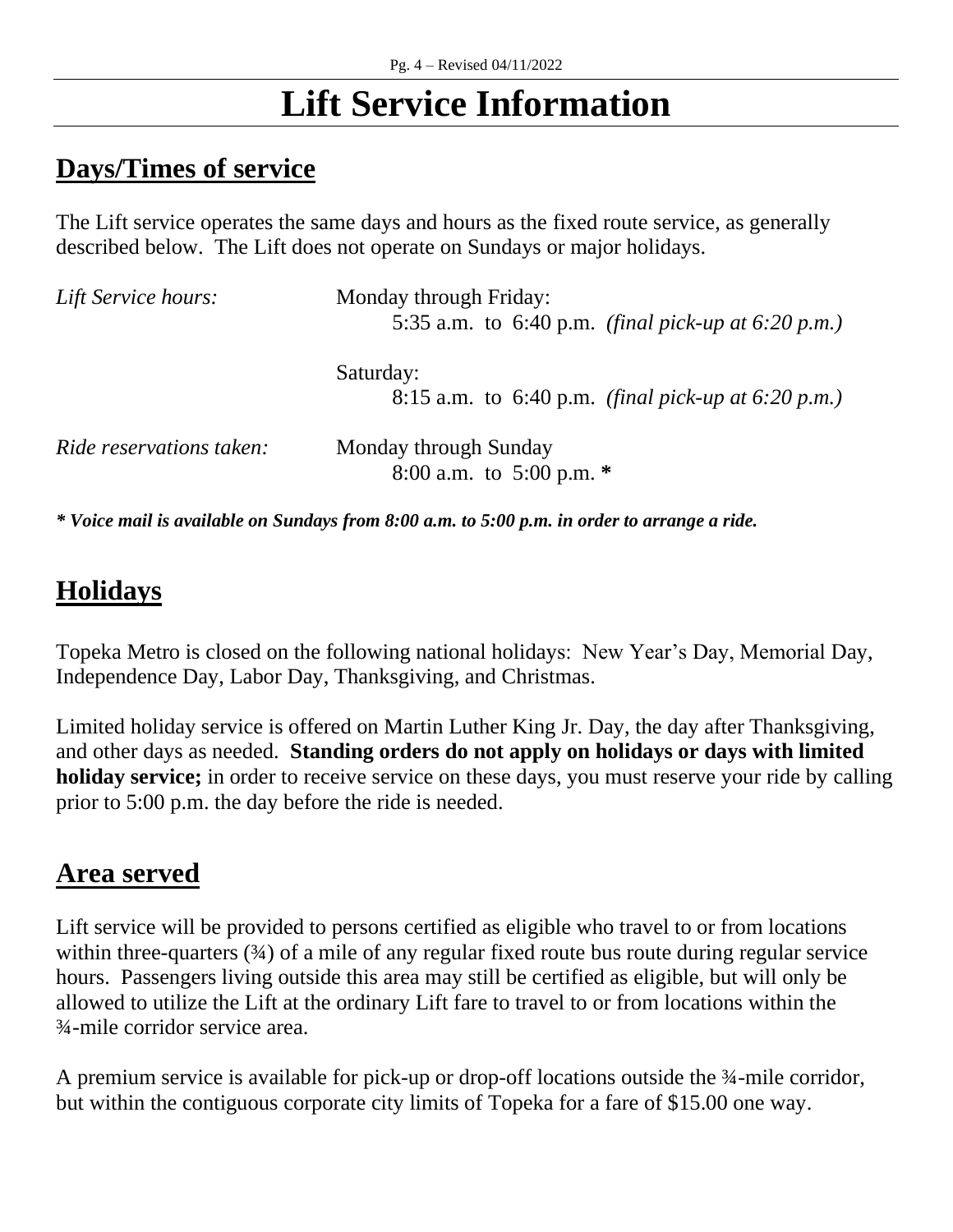#### **Requesting a ride**

**Ride requests for Lift service may be made from 8:00 a.m. to 5:00 p.m. daily by calling 785-783-7000.** Passengers may arrange a ride any time prior to 5:00 p.m. the day before the ride is needed. Rides requested for the same day will be scheduled only if time and space are available. Reservations may be made up to one (1) week in advance.

Passenger calls may be received by a voice mail service on weekdays when the scheduling personnel are assisting other clients or on weekends when the office is closed. Messages are checked as soon as possible and return calls are attempted. If you reach the voice mail, it is important to leave a message with the following specific information:

- 1. Name and telephone number
- 2. Exact pick-up location (including address, door, apartment number, building, etc)
- 3. Exact destination location and zip code
- 4. Date and desired arrival or appointment time
- 5. Return pick-up time, if return trip is desired
- 6. If a Personal Care Attendant (PCA) or Guest (Escort) will be accompanying you
- 7. Any mobility aids you will be using
- 8. Other special instructions (i.e., over-sized mobility aid, additional mobility aid, service animal, oxygen tank or respirator, children under age 5, special fare carrying case, etc.)
- 9. Request for a reasonable service modification, if applicable

Please try to schedule flexible trips, such as shopping or entertainment, during the least busy service hours of 10:00 a.m. to 2:00 p.m., when possible. A fare must be paid for each stop made to a destination location. Operators will not perform "wait trips," where the vehicle waits on the passenger to go inside a location and then transports them to another location. Vehicle operators cannot make ride reservations, unauthorized stops, or destination changes.

The phone personnel are extremely busy, therefore, please have addresses readily available and know exactly what you need to schedule prior to calling the scheduling office; phone personnel will not look up addresses in the phone book on behalf of clients. In addition, it is requested that personal conversations with the phone staff and repeat calls be kept to a minimum.

#### **Subscription service (also known as Standing Orders)**

Subscription service is limited to passengers traveling to the same place at the same time each week for a minimum period of 90 days. **Due to the amount of time and effort it takes the staff to arrange subscription rides, please know exactly what you need before placing your request.** 

Topeka Metro has the right to terminate any subscription service if there is a pattern or practice of cancellations or changes to any part of the subscription.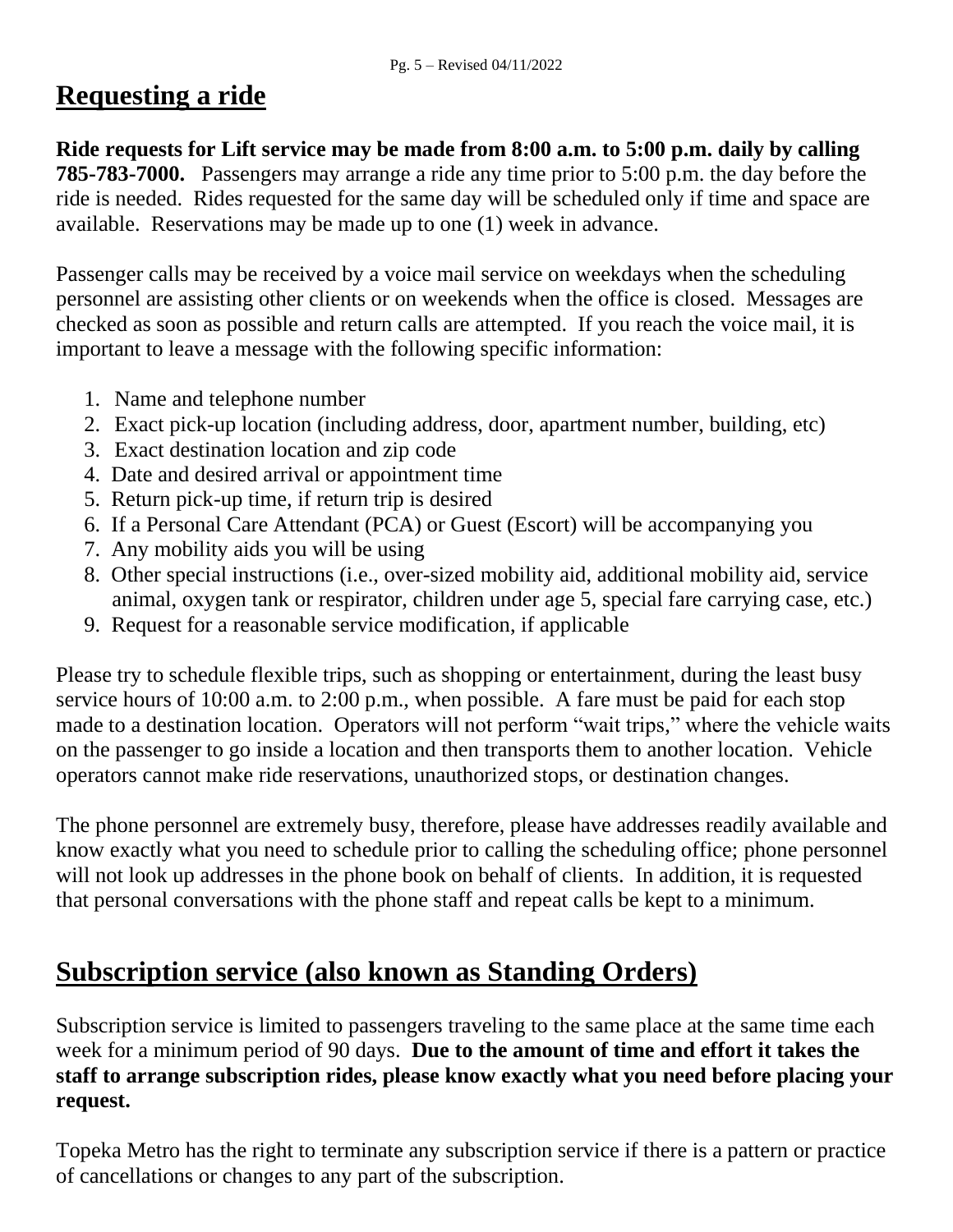#### **Trip preparation and pick-up window**

It is the passenger's responsibility to be ready to depart the specified location when the vehicle arrives. If you are not able to let yourself in/out of your home and/or cannot be left alone, be sure that another person is present to help you.

Operators are not responsible for providing personal care assistance and are not trained or authorized to render medical aid. Those who need such assistance or need help in obtaining an attendant should call a local agency or an independent living resource center.

When you schedule your ride, you will be given a thirty (30) minute pick-up window. The vehicle may arrive at any time during that thirty (30) minute window. Once the vehicle arrives, you will be expected to board the vehicle within the allotted five (5) minute wait time.

If conditions delay the vehicle beyond the pick-up window, please contact the scheduling office to check on your ride.

Please make certain you have the exact fare before your ride arrives. You may pay exact cash fare of \$4.00 one-way or use a Lift ticket. Ticket strips contain 10 one-way ride tickets and may be purchased through the mail, at Quincy Street Station (820 SE Quincy St), at the online store at [www.topekametro.org,](http://www.topekametro.org/) or at participating outlet locations for \$40.00 per strip. Fare amounts are subject to change upon Board approval. **If you don't have fare, you will not ride.** 

#### **Waiting times**

Due to time constraints and to alleviate distress caused to other passengers, it is necessary to limit the time an operator will wait on a passenger at the pick-up location. **The waiting time is five (5) minutes from the time the vehicle arrives at the pick-up location.**

Passengers who are not ready to board by this time or who are not at the designated pick-up location will be charged with a no-show and the vehicle will continue with its route. The policy on cancellations and no-shows will be explained later in this guide.

If appropriate, the operator will sound the horn when the vehicle arrives. Passengers should be at a location where they can see or hear the vehicle when it arrives. If requested, a specific means of indicating the vehicle has arrived will be pre-arranged for persons with both hearing and visual impairments. Operators wear an I.D. and a company-issued uniform. Vehicles are identified with the company name and logo. See page 7 for more information on contractors.

It is the passenger's responsibility to verify the exact time by calling Topeka Time & Temperature at 785-233-6471. This time will correspond with Topeka Metro's atomic clocks.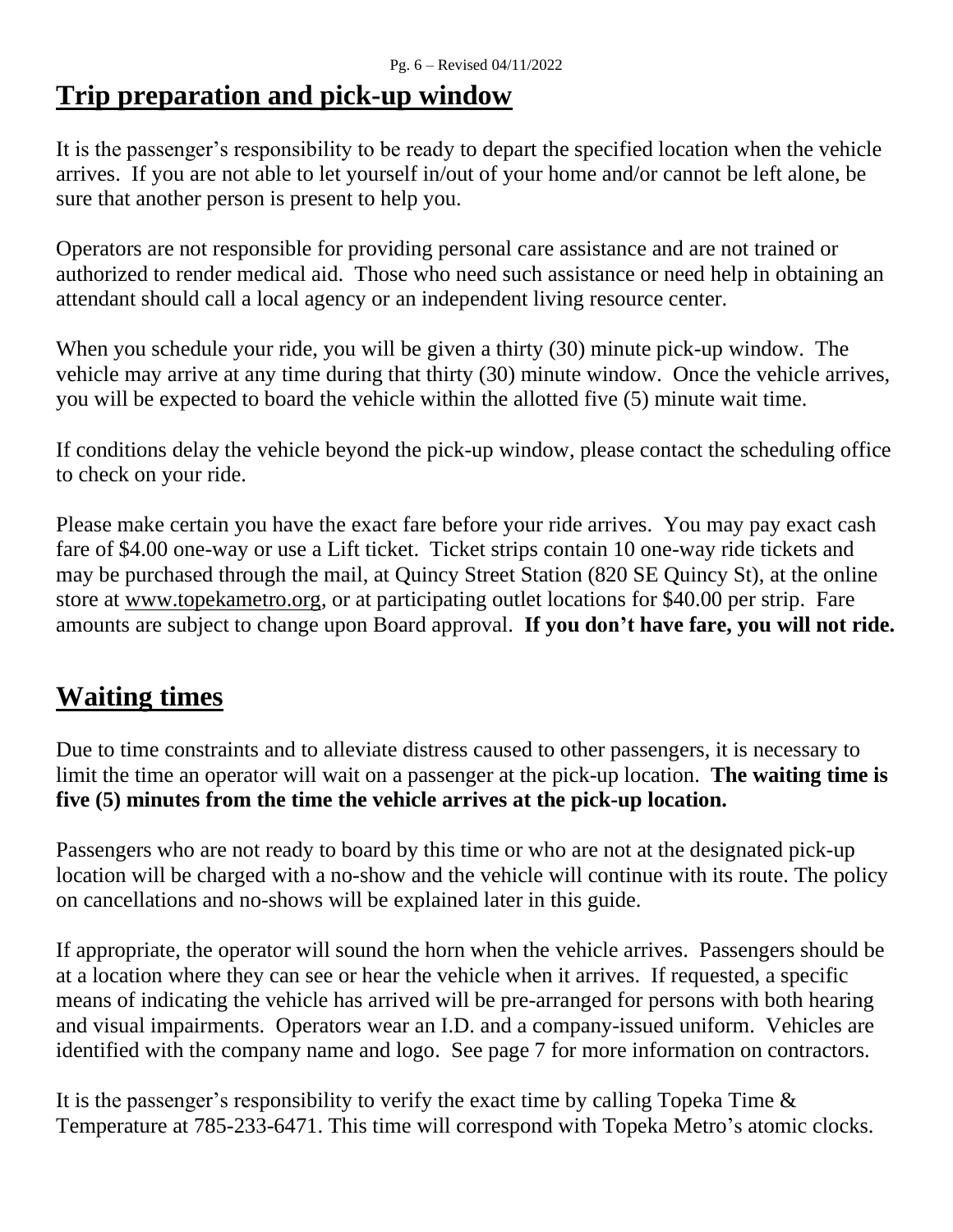#### **Return rides**

Requests for return rides should be placed when the original ride request is made. As stated earlier, all rides must be requested by 5:00 p.m. the day prior to the date needed or up to one (1) week in advance.

When the desired return time is uncertain, it would be helpful for you to contact the office or the individual with whom you have the appointment to ask for an estimated completion time. Allow plenty of time to finish your appointment in order to meet the vehicle at your scheduled pick-up time. Passengers who must cancel a return ride because an appointment ran late should state that as the reason for canceling the trip.

Upon the rider's request and time permitting, a second vehicle **may** be able to return at a later time but is not guaranteed.

#### **Negotiation time and drive time**

When assigning your ride to a vehicle and determining your pick-up window, the ADA provides for a one-hour negotiation time on either side of the requested pick-up time. This negotiation time will be used when a passenger's schedule is flexible. In instances when the arrival time is not flexible, such as work, medical, or school trips, a negotiation time of one hour **prior** to the appointment time may be used. On return rides, a negotiation time of one hour **following** the requested pick-up time may be used. An average of 20 minutes' drive time from the pick-up to arrival time may also be included in scheduling.

#### **Contractors**

At times, passengers may be transported by a privately contracted vehicle rather than a Topeka Metro vehicle. This option is available due to arrangements between Topeka Metro and local private providers and is only available when scheduled by Topeka Metro personnel. The cost of the ride will be the same whether it is a Lift vehicle or a private contractor. Contractors accept exact cash fare or Lift tickets for payment. **All ride changes or cancellations must be made through Topeka Metro by calling 785-783-7000 and all Topeka Metro policies/guidelines apply to rides arranged with private contractors. Persons who call a private contractor directly to request or change a ride must pay the normal fare charged by that company**.

Upon request, passengers will be allowed to sit in the front seat of the contracted vehicle if they are unable to sit in the back seat. Contracted drivers will have a picture ID displayed, a company shirt and the vehicle will have company signage that is easily identifiable to passengers.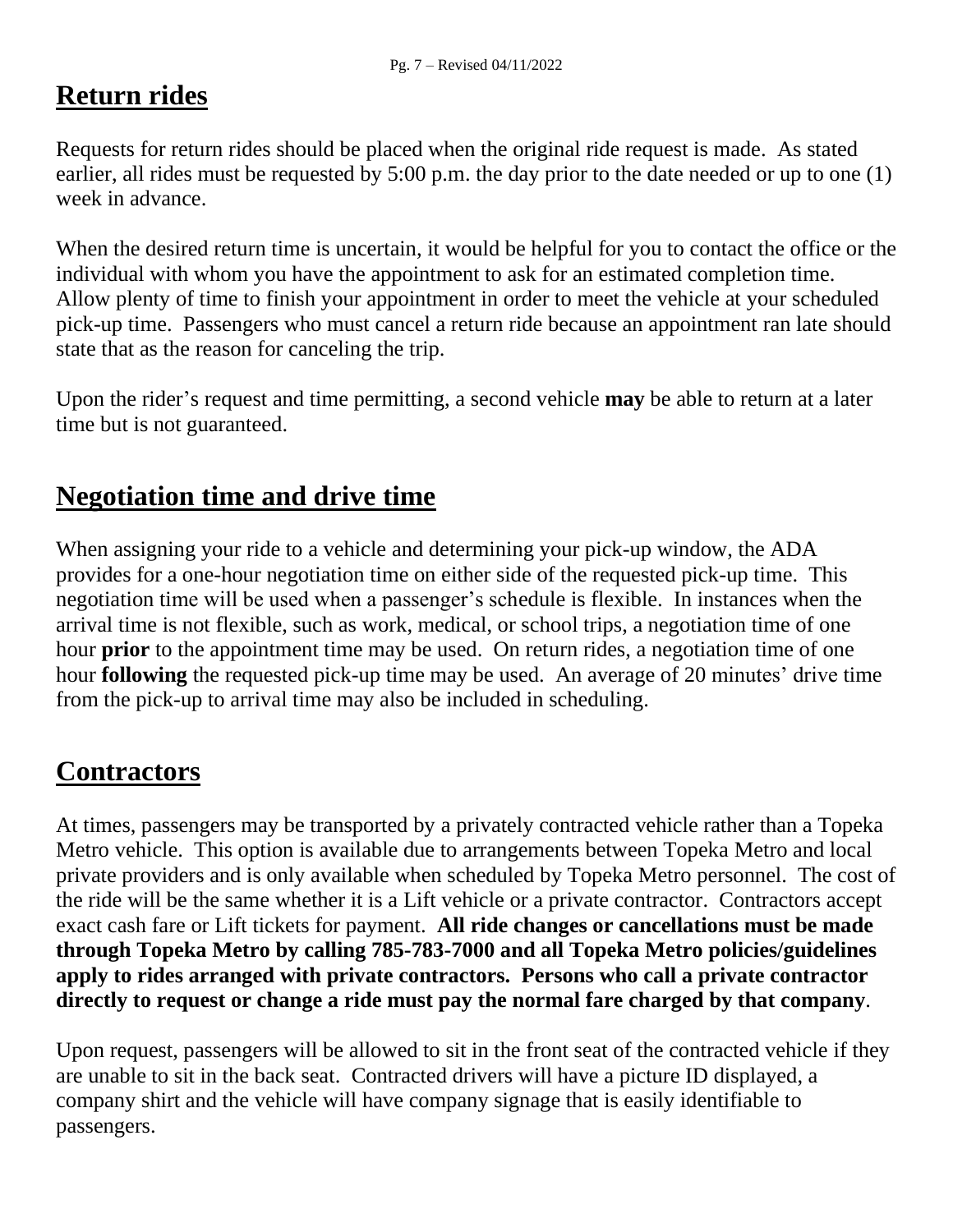## **Cancellation and No-Show Policy**

#### **Policy statement**

Topeka Metro understands that, because the Lift service requires trips be scheduled in advance, passengers may sometimes miss scheduled rides or forget to cancel rides they no longer need. Topeka Metro also understands that passengers may sometimes miss scheduled trips or be unable to cancel trips in a timely fashion for reasons that are beyond their control. However, repeatedly missing scheduled trips or failing to cancel trips in a timely fashion can lead to suspension of service. The following defines Topeka Metro's Cancellation and No-show policy.

#### **Early cancellations**

To cancel a ride, you must call **at least one hour prior** to the scheduled pick-up window. Canceling in advance allows us the opportunity to redirect vehicles to other passengers needing service.

#### **To cancel a ride:**

#### **Call 785-783-7000:**

- Speak to the person answering or leave a message on the voice mail.
- Give your name and telephone number.
- $\blacklozenge$  Give the date and pick-up window of the ride(s) to be canceled.
- Give the address of the pick-up and destination locations.

#### **No-shows**

A ride is considered a *no-show* when:

- 1. The vehicle arrives at the designated location within the pickup window and the passenger does not show up or fails to board within the standard five (5) minute wait time referenced on page 6 of this Lift User's Guide. The vehicle will wait five (5) minutes from the time the vehicle arrives.
- 2. The passenger cancels their ride within one (1) hour of the scheduled pick-up window. When canceling late, please state the reason for the cancellation.
- 3. The passenger cancels with the operator upon arrival at the pick-up location.

Return rides, if applicable, will **NOT** be automatically canceled and may result in additional no-shows. Please contact the office immediately if you want subsequent rides canceled.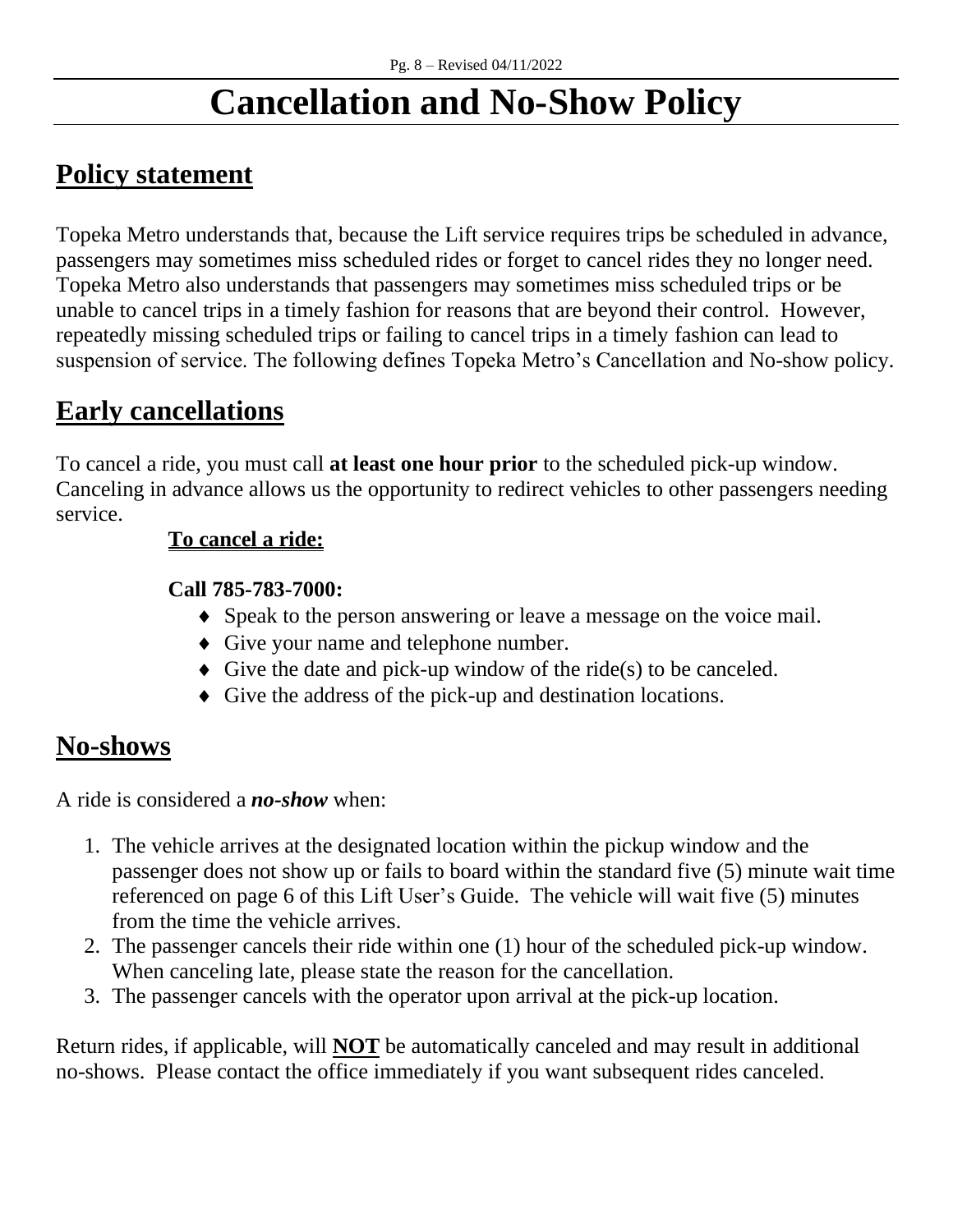#### Pg. 9 – Revised 04/11/2022

A no-show caused by circumstances beyond the passenger's control will not be counted as a noshow for purposes of determining the existence of a pattern or practice of missing scheduled rides. For example, a passenger has a family or medical emergency that reasonably prevents them from cancelling their ride at least one (1) hour prior to their pick-up window. The passenger or family member should contact the Lift office as soon as possible to report the circumstances and to cancel any unneeded rides that are scheduled. Likewise, booking errors made by Topeka Metro personnel will not be counted as no-shows. A pattern or practice of excessive no-shows may result in suspension of service.

#### **Suspension of service**

Consistent with Federal ADA regulations, Topeka Metro will review its no-show and cancellation records and suspend service to individuals who establish a verified pattern or practice of excessive no-shows. *(49 CFR, Sec. 37.125{h}).* To verify accuracy, no-show and cancellation records will be reviewed prior to proposing suspension, including review of the reason for the no-show, if provided.

Topeka Metro will send a notice letter after three (3) no-shows within a 30-day period. The purpose of the notice letter is to notify the passenger of their no-show record, to warn the passenger that additional no-shows within the 30-day period may result in suspension of service, and to provide information on how to dispute specific no-shows. Passengers wishing to dispute a specific no-show must do so within five (5) business days of receiving a notice letter that references the no-show date by calling the Lift scheduling office at 785-783-7000 to explain the circumstances and request removal of the no-show.

A pattern or practice of excessive no-shows may result in a suspension of service. A pattern or practice is generally defined as four (4) or more no-shows in a given 30-day period that exceed 5% of the passenger's scheduled rides for that same period.

The suspension period will last for one (1) week for the first offense and, for subsequent offenses, a progressive period of up to four (4) weeks. Before suspension of service, the passenger will be notified by certified mail of the intention to suspend service and provided appeal information.

#### **Appeal procedure**

An appeal process is available to all persons who have received notice of suspension of service. Passengers wishing to appeal a suspension notice must call or deliver a letter to the Chief Operations Officer within five (5) business days of the suspension notice. If desired, the passenger may also request an in-person appeal hearing. The appeal review committee consists of three (3) Topeka Metro employees. Persons who do not appeal will have service suspended beginning on the sixth  $(6<sup>th</sup>)$  business day after receipt of the notice. If needed, information regarding a second and final appeal will be included in the initial appeal response. Passengers will continue to be provided Lift service during the appeal process.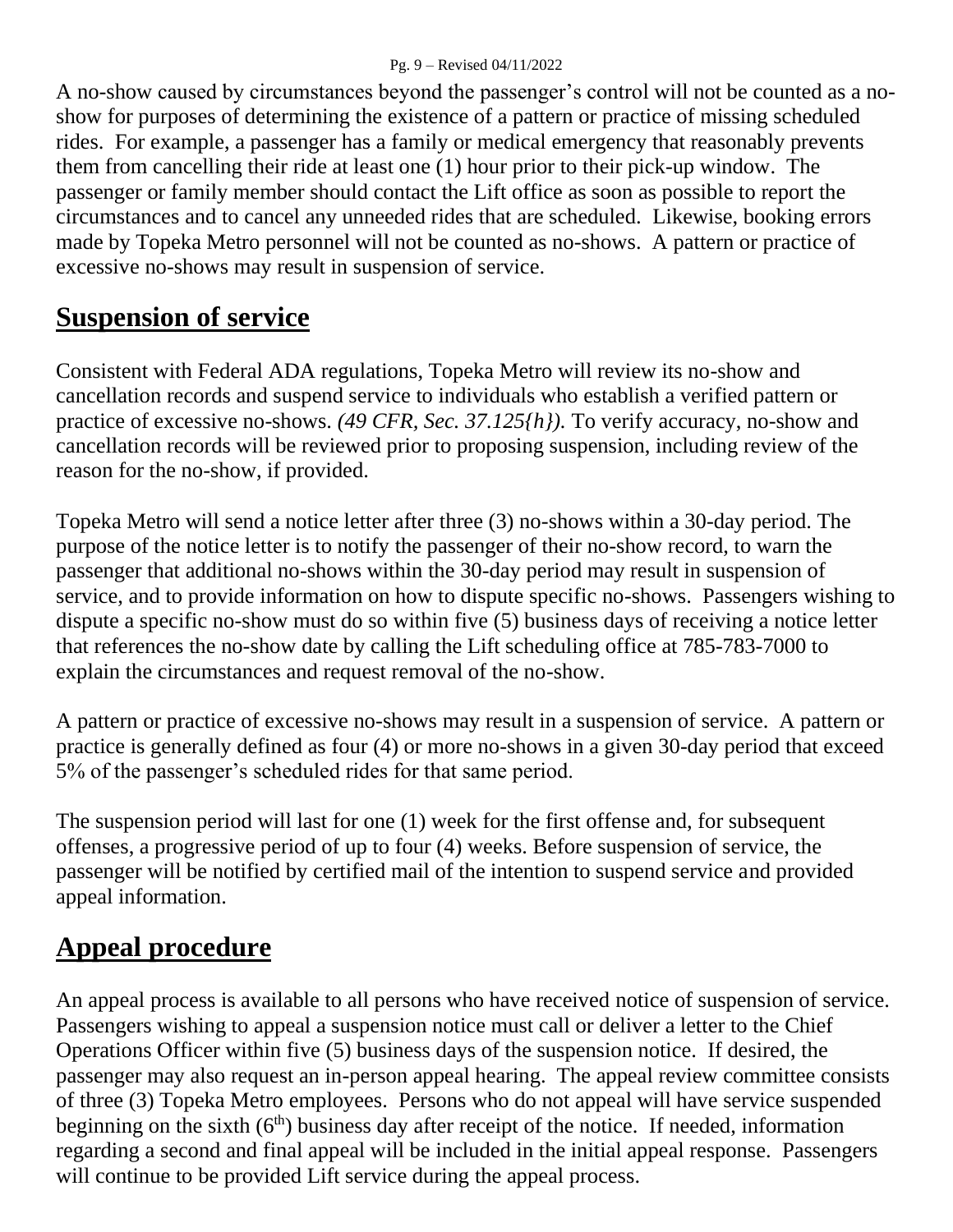## **Passenger Accommodations**

#### **Assistance from operators**

- 1. Origin to destination service.
	- a. Operators will not enter homes or nursing facilities beyond the main threshold. Passengers must be able to exit on their own or receive appropriate assistance from their personal care attendant. Operators do not provide personal care assistance.
	- b. Operators will not enter a business or living facility beyond the first-floor lobby to look for passengers. Passengers must be ready at the door of the scheduled location when the vehicle arrives.
	- c. Operators will not handle keys to lock or unlock doors, activate or de-activate house alarms, or use security codes unless prior arrangements are made with Lift staff.
	- d. Operators will assist wheelchair passengers up or down outside ramps, including ramps in garages. Ramps must meet ADA specifications and be free of snow, ice, and debris.
	- e. The pathway to and from the bus must be safe and free of debris.
	- f. The ramp or pathway condition must not pose a direct threat to safety.
- 2. Passenger assistance is limited.
	- a. Operators will not lift passengers, animals, wheelchairs, or mobility aids.
	- b. Operators are not allowed to carry or handle groceries, parcels, or packages.
	- c. Passengers are to find other assistance or make separate arrangements for delivery if there are more items than they can handle in one load or one trip to the vehicle; **multiple loads or trips to and from the vehicle are prohibited**. In addition, bags or packages must not be stowed in the walkways, doorways, or seats. This policy also applies when using our contractors.
	- d. Operators will not hold or carry children or child carriers on or off the vehicle.
	- e. Large items or items that pose a safety/health threat will not be transported. It is the passenger's responsibility to make separate delivery arrangements (examples: televisions, firearms, furniture, computers, plants, gasoline, boxes, etc.).
	- f. If a passenger needs to transport a second mobility aid that would occupy a wheelchair securement location, an additional **\$10.00** fee will be due upon boarding. Any such request should be made in advance when the ride is requested.
- 3. Assistance with fare collection is also limited.
	- a. Passengers must have the correct fare upon boarding in order to ride. Fare must be readily available to put in the fare box or give to the operator.
	- b. Operators do not sell tickets. Tickets are sold through the mail, online, at outlets, and at Quincy Street Station.
	- c. Operators do not make or carry change. Exact fare is required.
	- d. Operators will not remove fares from wallets, purses or passenger's clothing. Passengers may put their fare in an envelope or carrying case specially designed for the fare. Please notify the office if assistance is required.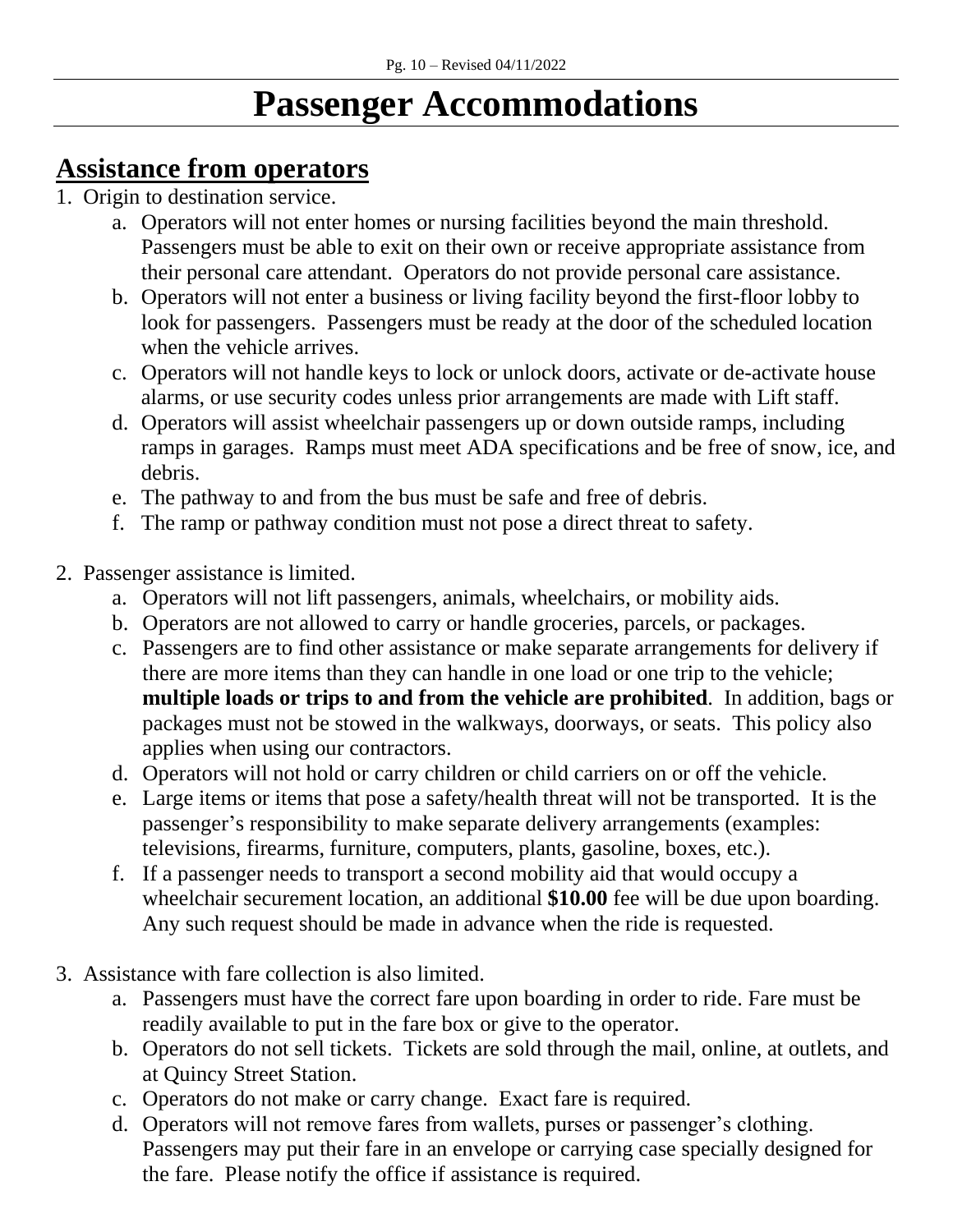#### **Other assistance information**

Please be sure the address of your house, apartment, or building is posted and visible from the street to assist the operators in locating you. It is the passenger's responsibility to provide clear, concise location information.

If a passenger cannot be left unattended at their destination, a staff or family member must be waiting to receive the passenger when the vehicle arrives. If no one is there to receive them, the operator will keep the passenger on board and attempt to deliver them at a later time. The fee for this extra service is \$10.00 for each additional drop-off attempt and must be paid at the time of completed delivery or prior to their next Lift trip.

According to ADA regulations, persons have certain rights for assistance from medical facilities, businesses, stores, etc., and should request such assistance from them when needed.

#### **Requests for reasonable service modifications**

Topeka Metro will make reasonable modifications to its policies, practices, or procedures when necessary to provide equal access to all services for persons with disabilities. Whenever feasible, requests for modifications will be made and determined in advance, e.g., during the paratransit eligibility process or through customer service inquiries. Where a request for modification cannot practicably be made and determined in advance, such as a temporary condition or barrier at a destination, Metro operating personnel will decide at the time of the request whether the modification should be provided. Metro contact information for making a request or complaint regarding a reasonable service modification is located later in this guide.

#### **Personal care attendants (PCAs)**

One (1) Personal Care Attendant (PCA) may accompany a registered Lift rider at no additional charge. Your file must indicate that you are eligible to have a PCA travel with you. You must reserve space for your PCA when scheduling your trip and they must have the same origin and destination as you do.

#### **Guests (formerly known as Escorts)**

Guests are welcome to ride with you and must pay the regular paratransit fare. Due to limited space, each Lift rider is guaranteed only one (1) guest per trip. You must reserve space for your guest (including children) when scheduling your trip and they must have the same origin and destination as you do. Seating for additional guests is on a "space available" basis and must not result in denial of service to another certified eligible Lift passenger.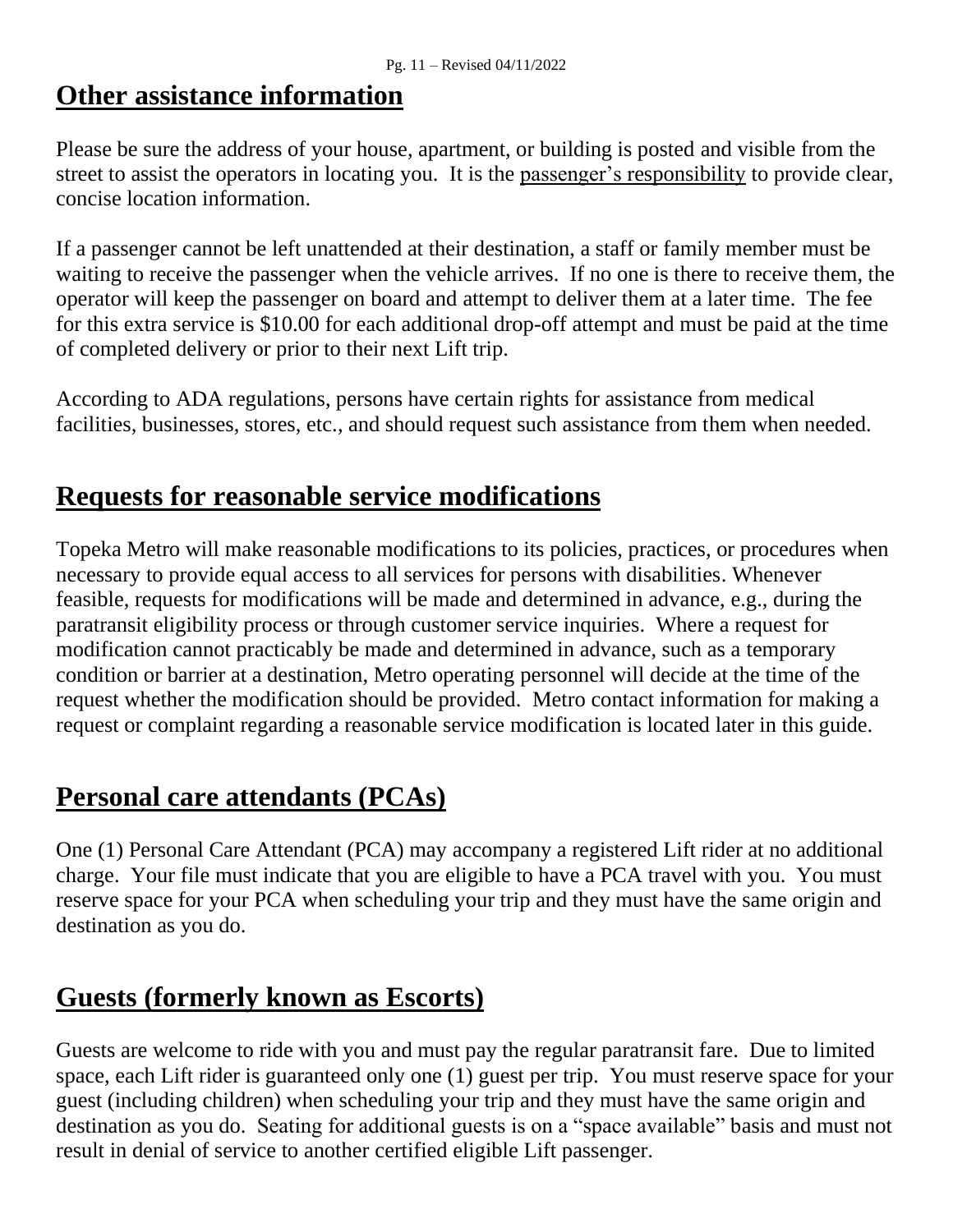#### **Children**

Up to three children under age five may ride free with a fare-paying certified adult. If a passenger is traveling with an infant, toddler, or small child, it is the passenger's responsibility to provide a child safety seat or booster seat according to the law. Topeka Metro and its contractors **do not** supply child safety or booster seats. The child should be secured during transit rather than be held by the adult. Operators will not hold or carry children on or off the bus. Child strollers or buggies must be folded and remain folded throughout transport, unless the device is a special needs or adaptive stroller in which case the child will remain in the stroller, and it will be secured according to Topeka Metro policy.

#### **Visitors**

Out-of-town visitors to Topeka who claim they cannot use the wheelchair accessible fixed route buses will be presumed eligible for up to 21 calendar days per year without having Topeka Metro paratransit certification. Proof of paratransit eligibility from another transit agency or a statement of the inability to use the fixed route service along with proof of residency and documentation of a disability may be required. After the 21-days are exhausted for the year, the passenger must complete a Topeka Metro Application for A.D.A. Paratransit Eligibility.

#### **Use of securements and seat belts**

Topeka Metro requires all wheelchairs, motorized scooters, and adaptive strollers be secured when in any bus or contracted vehicle. Lap and shoulder belts are available at wheelchair securement locations and Topeka Metro urges its riders to use them for additional safety. Lap and shoulder belts will not be used when a person's mobility aid cannot be secured adequately to the satisfaction of both the passenger and Topeka Metro personnel. Safety belts are available for ambulatory passengers on the Lift buses.

Passengers are to remain seated and keep their mobility aid secured until the vehicle comes to a complete stop at their destination. It is the responsibility of the operator to attach and remove the securements. In addition, the operator is the only person who should be operating the lift device or any other device on the vehicle. Operators are not responsible for operating or controlling a passenger's electric mobility aid.

The vehicle is equipped with a lift or ramp and will accommodate most three- and more-wheel mobility aids, such as scooters and manual and electric wheelchairs, as long as the mobility aid does not exceed the capacities of the vehicle and its equipment. Please make certain mobility aids are clean, safe, and in good working condition before traveling. All mobility aids must be free from clutter (clothing, bags, sacks, etc.) to allow for proper securement. Electric mobility aids must have power, or they will not be boarded.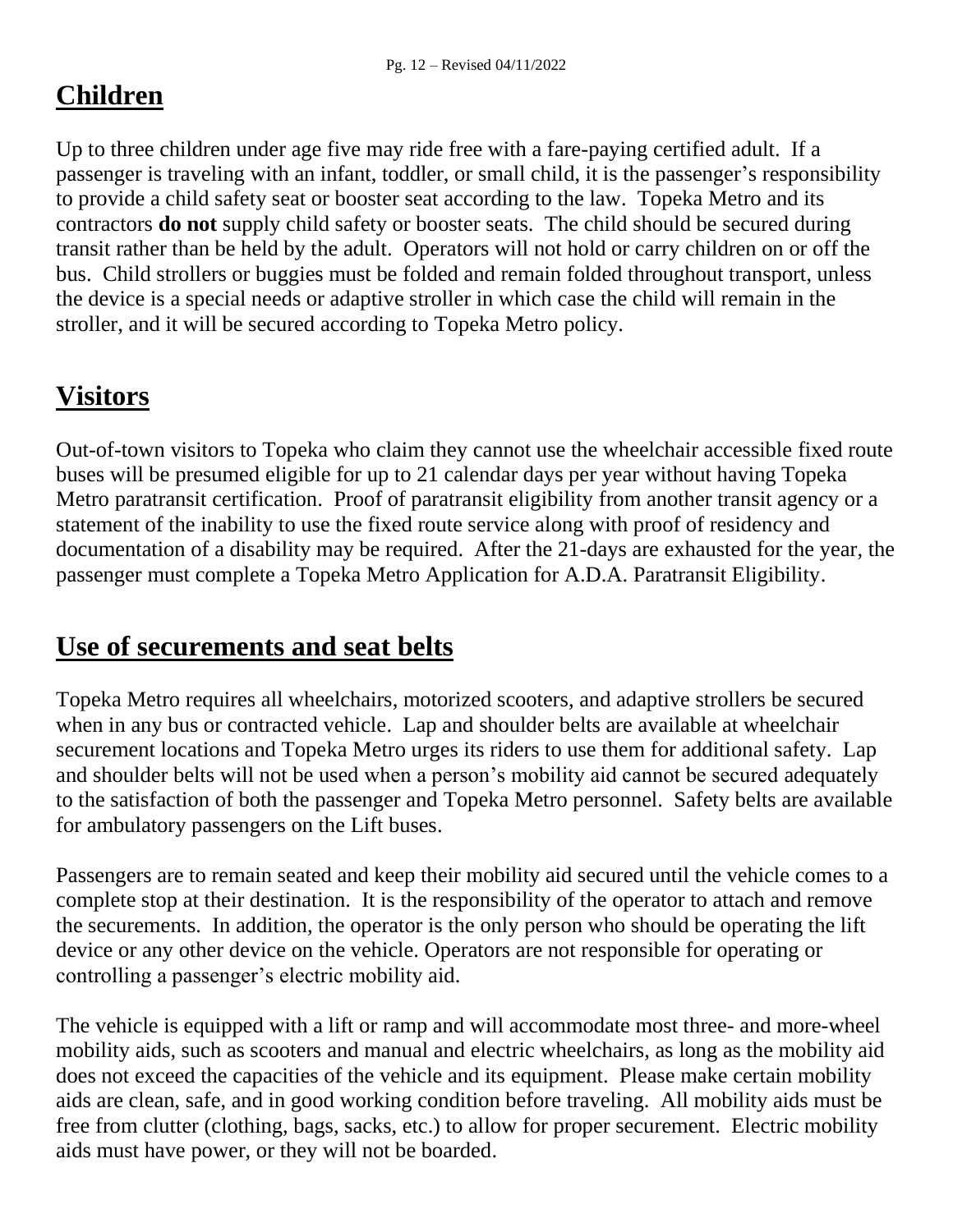#### **Animals**

Guide and service animals are allowed in all Topeka Metro facilities and vehicles, as well as all contract vehicles. Service animals must be individually trained to perform a specific task to assist the passenger. Service animals should be controlled by means such as a leash, lead, or harness and remain on the floor unless it interferes with the task it performs. If the animal cannot be on a leash, lead or harness, the passenger is still required to maintain control of the animal by whatever means necessary. The animal must not block aisles, steps, or doorways. Companion, comfort, emotional support animals, and pets are permitted, but must be fully contained in an appropriate latched pet carrier and remain in the carrier during transport. Passengers are responsible for loading and unloading the carrier and must always maintain control of the animal. The operator will not carry the carrier. When scheduling your trips, please inform the scheduling office if an animal will be accompanying you.

#### **Boarding the bus**

Any person may request to use the lift platform or ramp when boarding or alighting Topeka Metro vehicles. The operator will assist with boarding and alighting as needed. For stability, handrails are provided on both the Lift bus platform and steps. Please have your exact fare readily available to give the operator upon boarding. Service may be refused if the passenger's clothing or mobility aid is soiled with feces, urine, vomit, blood, or other bodily fluid, or if the passenger has an uncovered wound or sore.

## **Topeka Metro Contact Information**

**Comments, compliments, or complaints regarding Topeka Metro service can be made by calling Topeka Metro Customer Service at 785-783-7000, by sending an e-mail to [info@topekametro.org,](mailto:info@topekametro.org) or by writing to or visiting Quincy Street Station at 820 SE Quincy, Topeka, KS 66612-1114. Fillable comment forms are available at [www.topekametro.org.](http://www.topekametro.org/)**

**To request a reasonable modification of service necessary to provide equal access for persons with disabilities, or file an ADA or reasonable modification refusal complaint, contact Operations Supervisor Al Bradley at 785-730-8651, send an e-mail to [abradley@topekametro.org,](mailto:abradley@topekametro.org) or write or visit him at Quincy Street Station, 820 SE Quincy, Topeka, KS 66612-1114.** 

**To receive e-mails regarding service changes and information, send a request to [info@topekametro.org](mailto:info@topekametro.org) to join the e-mail list. You may also find Topeka Metro on Facebook, Twitter, Instagram, YouTube, and LinkedIn.**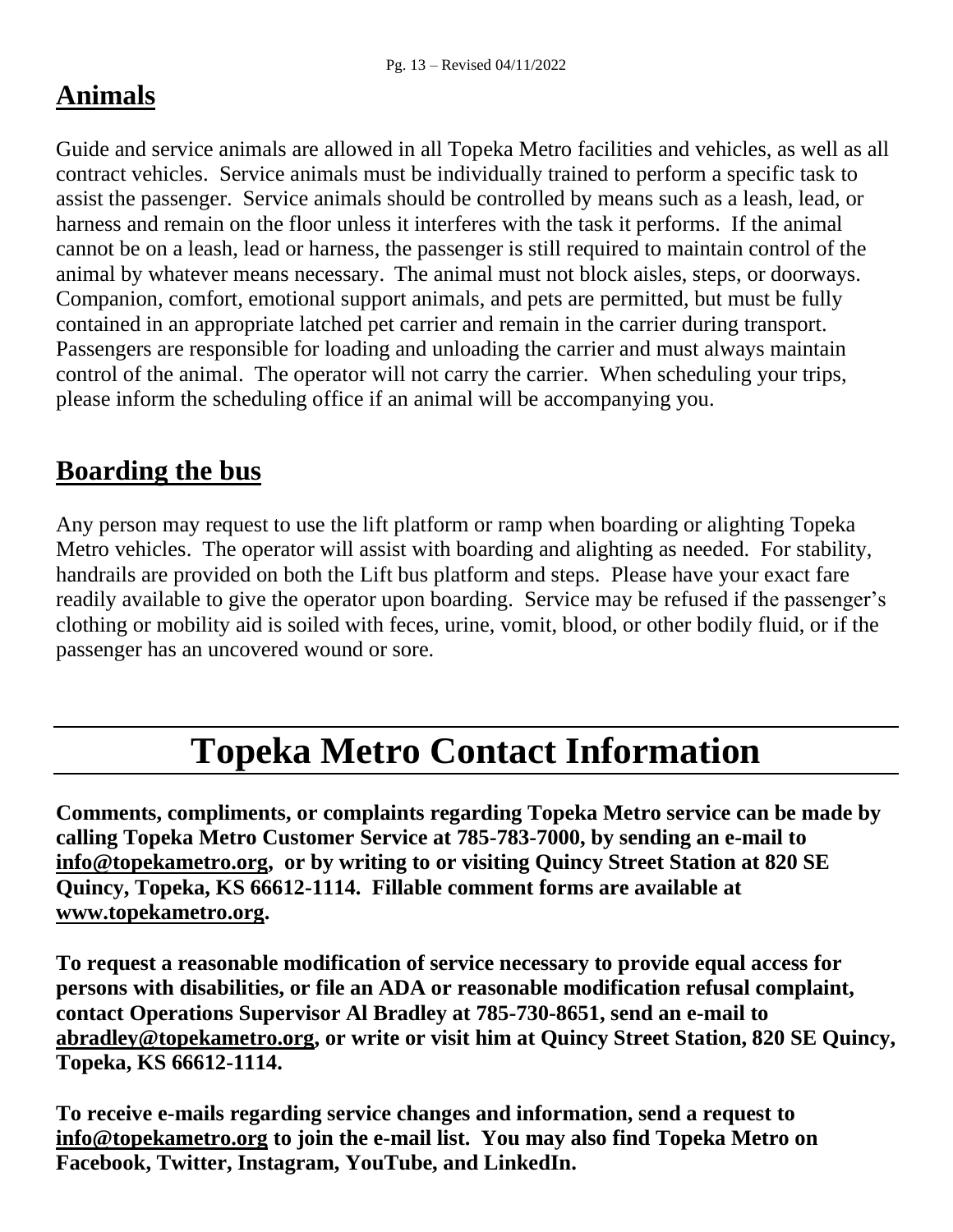## **Rules for All Passengers**

#### **To ensure the safety and comfort of all riders and employees, the following are prohibited:**

- Eating, drinking or open food and drink containers. Drink containers must have twist off cap or secure lid. Drinks will not be transported in the wastebasket.
- Intoxication or being under the influence of illegal substances.
- Smoking (except in designated areas) including the use of E-cigarettes, vaping, and chewing tobacco.
- Flammable liquids, such as gasoline, kerosene, propane, etc. Life sustaining equipment, such as an oxygen tank or respirator, is permitted.
- Unconcealed firearms or other weapons of any kind.
- Disorderly, abusive, dangerous, obscene, or threatening behavior or language.
- Physical or verbal abuse of the operator, another passenger, or any other transit employee.
- Unruly behavior, profanity, fighting, spitting, feet on the seats, littering, urinating or defecating in public.
- Operating, kicking, hitting, or tampering with the vehicle and/or equipment.
- Noise producing devices (headphones and earbuds are allowed).
- Cell phones on speaker or loud conversations that may distract the operator or interfere with other passengers.
- Distracting or inappropriate conversation with the bus operator or other passengers.
- Dangerous or large items, such as TV's, computer monitors, moving boxes, car batteries, explosives, fireworks, furniture, trees, large tools, panes of glass, etc.
- Excessive carry-on items or packages in the seat or aisle. Empty personal carts must be folded.
- Strollers that are not empty or folded prior to boarding or that block the aisle, steps, or doorways.
- Leaving items or children unattended. Children under age 5 must be with an older child or adult. Small children should sit up front near the operator.
- Animals without a latched pet carrier, with the exception of service animals which must be controlled by the owner and remain on the floor without blocking the aisle, steps or doorways.
- Indecent exposure (i.e., must have a shirt, pants, and shoes).
- Saggy pants that reveal any part of undergarments.
- Masks or "hoodies" that cover the individual's face, with the exception of pandemic face masks.
- Idle Riding (riding more than one complete route without deboarding).
- Bikes or recreational scooters inside the vehicle.
- Electric or gasoline-powered bikes on the bike rack.
- Wearing or using roller skates, roller blades, shoes with wheels, or skateboards.
- Offensive body odor or clothing soiled with bodily fluids.
- Open or uncovered sores or wounds.
- Fare evasion, sharing of passes, or misuse of a Topeka Metro Reduced Fare ID.
- Standing in front of the standee line or in doorways when the bus is in motion.
- Standing when open seats are available, unless medically necessary.
- Removing wheelchair securements any time or standing before the bus comes to a complete stop.
- Unlawful and unapproved postings or handing out material on transit property.
- Solicitation, pandering/begging or conduct that might pose a safety or security risk/concern.